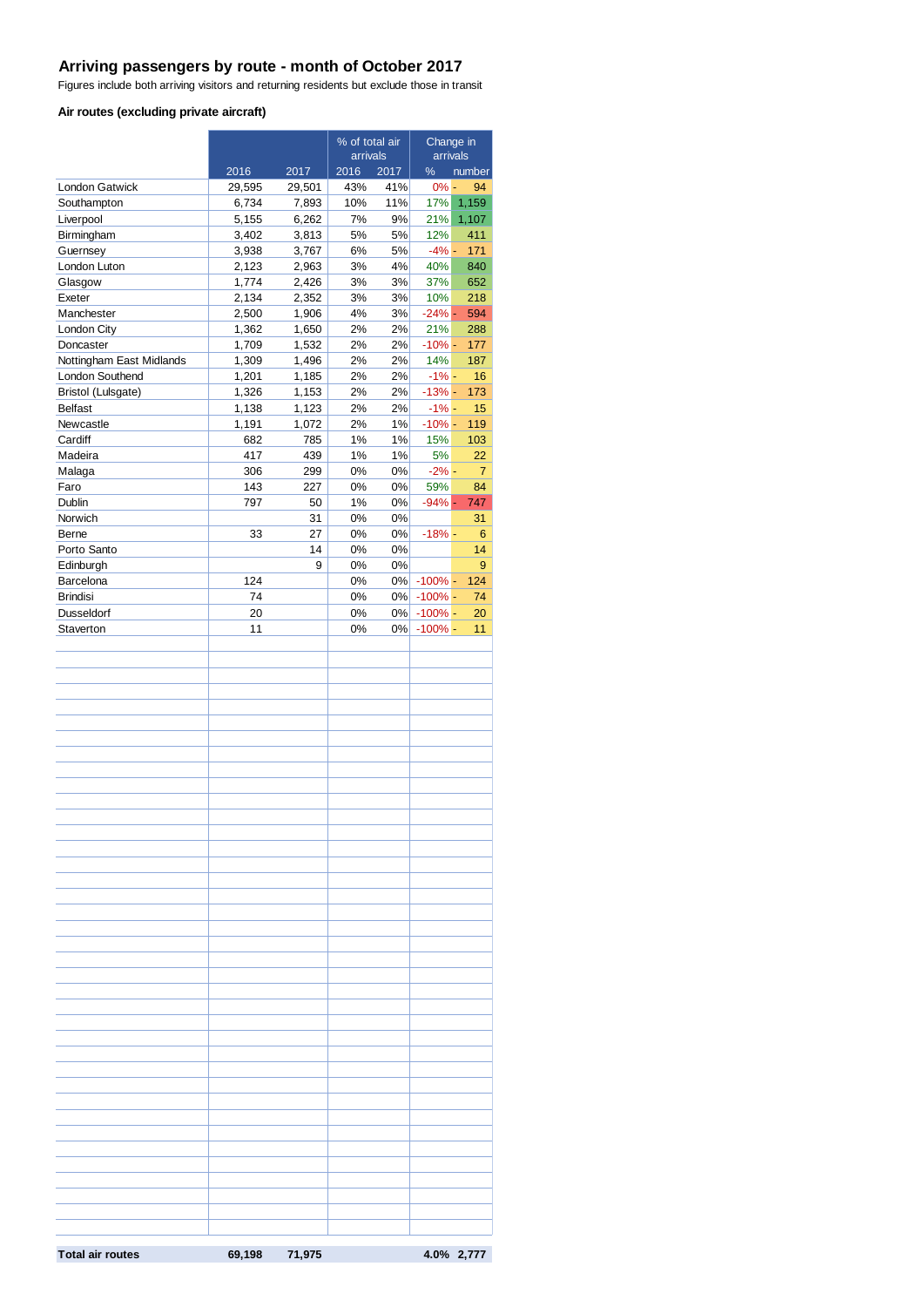# **Arriving passengers by route - month of October 2017**

Figures include both arriving visitors and returning residents but exclude those in transit

## **Sea routes**

|                    |        |        | % of total sea<br>arrivals |       | Change in<br>arrivals |                 |
|--------------------|--------|--------|----------------------------|-------|-----------------------|-----------------|
|                    | 2016   | 2017   | 2016                       | 2017  | $\%$                  | number          |
| St Malo            | 15,365 | 11,192 | 60%                        | 57%   |                       | $-27\% - 4,173$ |
| Poole              | 4,908  | 3,608  | 19%                        | 18%   |                       | $-26\% - 1,300$ |
| Guernsey           | 2,590  | 2,298  | 10%                        | 12%   | $-11% -$              | 292             |
| Portsmouth         | 787    | 955    | 3%                         | 5%    | 21%                   | 168             |
| Granville          | 1,184  | 801    | 5%                         | 4%    | $-32%$ -              | 383             |
| Visiting Yachtsmen | 841    | 586    | 3%                         | 3%    | $-30\%$ -             | 255             |
| Carteret           | 12     | 265    | 0%                         | 1%    | 2108%                 | 253             |
| Sark               |        | 40     | 0%                         | $0\%$ |                       | 40              |
|                    |        |        |                            |       |                       |                 |
|                    |        |        |                            |       |                       |                 |
|                    |        |        |                            |       |                       |                 |

| Total sea routes | 25,687 19,745 | $-23.1\% -5,942$ |
|------------------|---------------|------------------|
|                  |               |                  |

# **Air and Sea combined**

|                              |        |        | share of<br>arrivals by air |      | Change in<br>arrivals |                 |
|------------------------------|--------|--------|-----------------------------|------|-----------------------|-----------------|
|                              | 2016   | 2017   | 2016                        | 2017 | $\%$                  | number          |
| Total arrivals (air and sea) | 94.885 | 91.720 | 73%                         | 78%  |                       | $-3.3\% -3.165$ |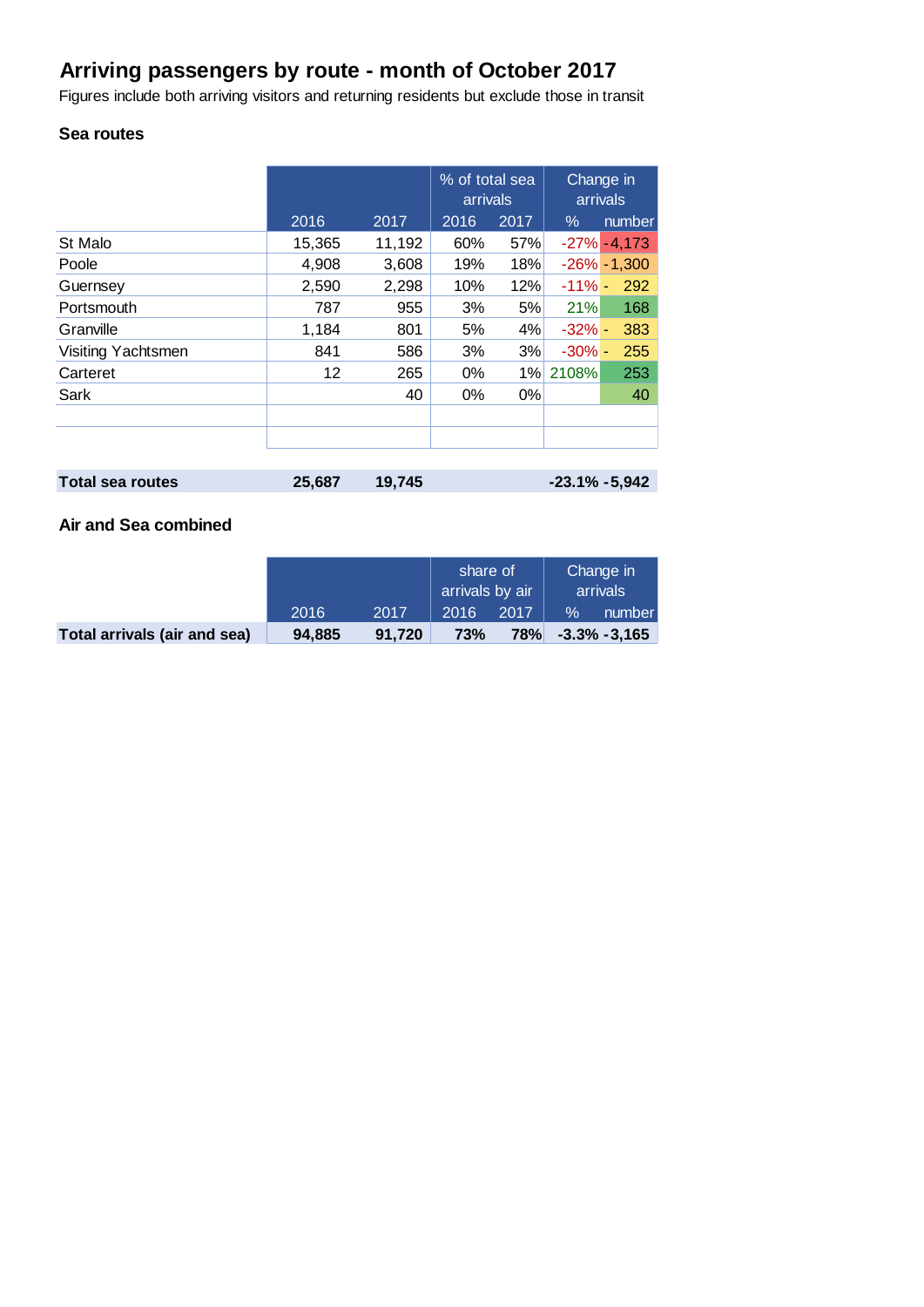#### **Arriving passengers by route - Year-to-date 2017**

Figures include both arriving visitors and returning residents but exclude those in transit

#### **Air routes (excluding private aircraft)**

| arrivals<br>arrivals<br>2016<br>%<br>2016<br>2017<br>2017<br>number<br>40%<br>39%<br>1%<br>1,510<br><b>London Gatwick</b><br>274,345<br>275,855<br>10%<br>10%<br>3%<br>Southampton<br>68,831<br>70,638<br>1,807<br>7%<br>15%<br>6,954<br>Liverpool<br>47,888<br>54,842<br>8%<br>37,483<br>6%<br>5%<br>$-14%$ -<br>Guernsey<br>43,512<br>6,029<br>5%<br>5%<br>$-3%$ -<br>990<br>Birmingham<br>32,626<br>31,636<br>3%<br>4%<br>33%<br>Glasgow<br>18,564<br>24,599<br>6,035<br>3%<br>3%<br>31%<br>5,621<br>London Luton<br>18,141<br>23,762<br>3%<br>3%<br>4%<br>Exeter<br>19,331<br>20,117<br>786<br>3%<br>3%<br>$-18% -$<br>Manchester<br>23,098<br>18,907<br>4,191<br>16,124<br>2%<br>2%<br>750<br>London City<br>15,374<br>$-5% -$<br>Nottingham East Midlands<br>2%<br>2%<br>32%<br>11,422<br>15,111<br>3,689<br>2%<br>2%<br>3%<br>399<br>Doncaster<br>14,171<br>14,570<br>2%<br>2%<br>9%<br>London Southend<br>11,963<br>12,988<br>1,025<br>2%<br>2%<br>$-12% -$<br>1,544<br>Bristol (Lulsgate)<br>13,384<br>11,840<br>11,789<br>2%<br>2%<br>0%<br>31<br>Newcastle<br>11,758<br><b>Belfast</b><br>1%<br>1%<br>5%<br>9,688<br>10,126<br>438<br>6,980<br>1%<br>1%<br>$-3%$ -<br>199<br>Cardiff<br>7,179<br>Dublin<br>6,905<br>1%<br>1%<br>$-12% -$<br>966<br>7,871<br>Leeds Bradford<br>1%<br>$1\%$<br>10%<br>6,123<br>6,747<br>624<br>1%<br>$1\%$<br>$-4% -$<br>184<br>Madeira<br>5,208<br>5,024<br>4,322<br>4,061<br>1%<br>1%<br>$-6% -$<br>261<br>Dusseldorf<br>Norwich<br>1,937<br>0%<br>0%<br>1,272<br>3,209<br>66%<br>1%<br>$-23%$ -<br>Edinburgh<br>3,485<br>2,668<br>0%<br>817<br>2,099<br>0%<br>0%<br>3%<br>Palma<br>2,167<br>68<br>Munich<br>1,474<br>0%<br>0%<br>9%<br>1,611<br>137<br>Tenerife<br>0%<br>25%<br>1,099<br>1,377<br>0%<br>278<br>0%<br>0%<br>11%<br>135<br>Aberdeen<br>1,237<br>1,372<br>1,235<br>0%<br>0%<br>14%<br>Durham Tees Valley<br>1,086<br>149<br>1,117<br>1,052<br>0%<br>0%<br>$-6% -$<br>65<br>Humberside<br>945<br>0%<br>0%<br>$-54% -$<br>1,124<br>Geneva<br>2,069<br>1,008<br>0%<br>0%<br>5%<br>957<br>51<br>Inverness<br>533<br>851<br>0%<br>0%<br>60%<br>318<br>Berne<br>645<br>530<br>0%<br>$-18% -$<br>115<br>Vienna<br>0%<br>0%<br>Zurich<br>645<br>515<br>0%<br>$-20% -$<br>130<br>698<br>378<br>0%<br>0%<br>$-46% -$<br>320<br>Rotterdam<br>344<br>0%<br>40%<br>Faro<br>245<br>0%<br>99<br>330<br>330<br>Visby<br>0%<br>0%<br>306<br>299<br>0%<br>0%<br>$-2% -$<br>Malaga<br>7<br>210<br>0%<br>0%<br>13%<br>24<br>Friedrichshafen<br>186<br>114<br>148<br>0%<br>0%<br>30%<br>Bournemouth<br>34<br>147<br>147<br>Frankfurt Main<br>0%<br>0%<br>$\overline{a}$<br>$0\%$<br>$0\%$<br>132<br>145<br>10%<br>13<br>Bremen<br>0%<br>145<br>144<br>0%<br>$-1\%$ -<br>$\mathbf{1}$<br>Dresden<br>138<br>$0\%$<br>0%<br>138<br>Porto<br>1,398<br>136<br>0%<br>0%<br>$-90% -$<br>1,262<br>Cork<br>Villafranca<br>179<br>131<br>0%<br>0%<br>$-27% -$<br>48<br>121<br>0%<br>0%<br>121<br>Alderney<br>$\overline{a}$<br>119<br>$0\%$<br>0%<br>119<br>Newquay<br>Kassel<br>84<br>0%<br>0%<br>84<br>124<br>0%<br>0%<br>$-37%$ -<br>Barcelona<br>78<br>46<br>41<br>70<br>0%<br>0%<br>71%<br>29<br>Luxembourg<br>14<br>0%<br>0%<br>14<br>Porto Santo<br>11<br>0%<br>0%<br>$-91% -$<br>114<br>Rennes<br>125<br>0%<br>0%<br>$\overline{4}$<br>Madrid<br>4<br>0%<br>0%<br>$-100\%$ -<br>1,258<br>1,258<br>Stuttgart<br>Billund<br>127<br>0%<br>0%<br>$-100\%$ -<br>127<br>1,065<br>$0\%$<br>0%<br>$-100%$ -<br>1,065<br>Hannover<br>925<br>0%<br>0%<br>$-100\%$ -<br>925<br><b>Berlin Tegel</b><br>622<br>0%<br>622<br>Dundee<br>0%<br>$-100\%$ -<br>247<br>0%<br>0%<br>$-100\%$ -<br>247<br>Staverton<br>146<br>0%<br>0%<br>$-100\%$ -<br>146<br>Brest<br>Lubeck<br>142<br>0%<br>$0\%$<br>$-100\%$ -<br>142<br>Erfurt<br>137<br>$0\%$<br>0%<br>$-100\%$ -<br>137<br>128<br>0%<br>0%<br>$-100\%$ -<br>128<br>Baden-Baden / Karlsruhe<br>74<br>0%<br>0%<br><b>Brindisi</b><br>$-100\%$ -<br>74<br>59<br>0%<br>0%<br>Odense<br>$-100\%$ -<br>59<br>55<br>0%<br>$-100%$ -<br>Lerwick<br>0%<br>55 |  | % of total air |  | Change in |  |
|-------------------------------------------------------------------------------------------------------------------------------------------------------------------------------------------------------------------------------------------------------------------------------------------------------------------------------------------------------------------------------------------------------------------------------------------------------------------------------------------------------------------------------------------------------------------------------------------------------------------------------------------------------------------------------------------------------------------------------------------------------------------------------------------------------------------------------------------------------------------------------------------------------------------------------------------------------------------------------------------------------------------------------------------------------------------------------------------------------------------------------------------------------------------------------------------------------------------------------------------------------------------------------------------------------------------------------------------------------------------------------------------------------------------------------------------------------------------------------------------------------------------------------------------------------------------------------------------------------------------------------------------------------------------------------------------------------------------------------------------------------------------------------------------------------------------------------------------------------------------------------------------------------------------------------------------------------------------------------------------------------------------------------------------------------------------------------------------------------------------------------------------------------------------------------------------------------------------------------------------------------------------------------------------------------------------------------------------------------------------------------------------------------------------------------------------------------------------------------------------------------------------------------------------------------------------------------------------------------------------------------------------------------------------------------------------------------------------------------------------------------------------------------------------------------------------------------------------------------------------------------------------------------------------------------------------------------------------------------------------------------------------------------------------------------------------------------------------------------------------------------------------------------------------------------------------------------------------------------------------------------------------------------------------------------------------------------------------------------------------------------------------------------------------------------------------------------------------------------------------------------------------------------------------------------------------------------------------------------------------------------------------------------------------------------------------------------------------------------------------------------------------------------------------------------------------------------------------------------------------------------------------------------------------------------------------------------------------------------------------------------------------------|--|----------------|--|-----------|--|
|                                                                                                                                                                                                                                                                                                                                                                                                                                                                                                                                                                                                                                                                                                                                                                                                                                                                                                                                                                                                                                                                                                                                                                                                                                                                                                                                                                                                                                                                                                                                                                                                                                                                                                                                                                                                                                                                                                                                                                                                                                                                                                                                                                                                                                                                                                                                                                                                                                                                                                                                                                                                                                                                                                                                                                                                                                                                                                                                                                                                                                                                                                                                                                                                                                                                                                                                                                                                                                                                                                                                                                                                                                                                                                                                                                                                                                                                                                                                                                                                                         |  |                |  |           |  |
|                                                                                                                                                                                                                                                                                                                                                                                                                                                                                                                                                                                                                                                                                                                                                                                                                                                                                                                                                                                                                                                                                                                                                                                                                                                                                                                                                                                                                                                                                                                                                                                                                                                                                                                                                                                                                                                                                                                                                                                                                                                                                                                                                                                                                                                                                                                                                                                                                                                                                                                                                                                                                                                                                                                                                                                                                                                                                                                                                                                                                                                                                                                                                                                                                                                                                                                                                                                                                                                                                                                                                                                                                                                                                                                                                                                                                                                                                                                                                                                                                         |  |                |  |           |  |
|                                                                                                                                                                                                                                                                                                                                                                                                                                                                                                                                                                                                                                                                                                                                                                                                                                                                                                                                                                                                                                                                                                                                                                                                                                                                                                                                                                                                                                                                                                                                                                                                                                                                                                                                                                                                                                                                                                                                                                                                                                                                                                                                                                                                                                                                                                                                                                                                                                                                                                                                                                                                                                                                                                                                                                                                                                                                                                                                                                                                                                                                                                                                                                                                                                                                                                                                                                                                                                                                                                                                                                                                                                                                                                                                                                                                                                                                                                                                                                                                                         |  |                |  |           |  |
|                                                                                                                                                                                                                                                                                                                                                                                                                                                                                                                                                                                                                                                                                                                                                                                                                                                                                                                                                                                                                                                                                                                                                                                                                                                                                                                                                                                                                                                                                                                                                                                                                                                                                                                                                                                                                                                                                                                                                                                                                                                                                                                                                                                                                                                                                                                                                                                                                                                                                                                                                                                                                                                                                                                                                                                                                                                                                                                                                                                                                                                                                                                                                                                                                                                                                                                                                                                                                                                                                                                                                                                                                                                                                                                                                                                                                                                                                                                                                                                                                         |  |                |  |           |  |
|                                                                                                                                                                                                                                                                                                                                                                                                                                                                                                                                                                                                                                                                                                                                                                                                                                                                                                                                                                                                                                                                                                                                                                                                                                                                                                                                                                                                                                                                                                                                                                                                                                                                                                                                                                                                                                                                                                                                                                                                                                                                                                                                                                                                                                                                                                                                                                                                                                                                                                                                                                                                                                                                                                                                                                                                                                                                                                                                                                                                                                                                                                                                                                                                                                                                                                                                                                                                                                                                                                                                                                                                                                                                                                                                                                                                                                                                                                                                                                                                                         |  |                |  |           |  |
|                                                                                                                                                                                                                                                                                                                                                                                                                                                                                                                                                                                                                                                                                                                                                                                                                                                                                                                                                                                                                                                                                                                                                                                                                                                                                                                                                                                                                                                                                                                                                                                                                                                                                                                                                                                                                                                                                                                                                                                                                                                                                                                                                                                                                                                                                                                                                                                                                                                                                                                                                                                                                                                                                                                                                                                                                                                                                                                                                                                                                                                                                                                                                                                                                                                                                                                                                                                                                                                                                                                                                                                                                                                                                                                                                                                                                                                                                                                                                                                                                         |  |                |  |           |  |
|                                                                                                                                                                                                                                                                                                                                                                                                                                                                                                                                                                                                                                                                                                                                                                                                                                                                                                                                                                                                                                                                                                                                                                                                                                                                                                                                                                                                                                                                                                                                                                                                                                                                                                                                                                                                                                                                                                                                                                                                                                                                                                                                                                                                                                                                                                                                                                                                                                                                                                                                                                                                                                                                                                                                                                                                                                                                                                                                                                                                                                                                                                                                                                                                                                                                                                                                                                                                                                                                                                                                                                                                                                                                                                                                                                                                                                                                                                                                                                                                                         |  |                |  |           |  |
|                                                                                                                                                                                                                                                                                                                                                                                                                                                                                                                                                                                                                                                                                                                                                                                                                                                                                                                                                                                                                                                                                                                                                                                                                                                                                                                                                                                                                                                                                                                                                                                                                                                                                                                                                                                                                                                                                                                                                                                                                                                                                                                                                                                                                                                                                                                                                                                                                                                                                                                                                                                                                                                                                                                                                                                                                                                                                                                                                                                                                                                                                                                                                                                                                                                                                                                                                                                                                                                                                                                                                                                                                                                                                                                                                                                                                                                                                                                                                                                                                         |  |                |  |           |  |
|                                                                                                                                                                                                                                                                                                                                                                                                                                                                                                                                                                                                                                                                                                                                                                                                                                                                                                                                                                                                                                                                                                                                                                                                                                                                                                                                                                                                                                                                                                                                                                                                                                                                                                                                                                                                                                                                                                                                                                                                                                                                                                                                                                                                                                                                                                                                                                                                                                                                                                                                                                                                                                                                                                                                                                                                                                                                                                                                                                                                                                                                                                                                                                                                                                                                                                                                                                                                                                                                                                                                                                                                                                                                                                                                                                                                                                                                                                                                                                                                                         |  |                |  |           |  |
|                                                                                                                                                                                                                                                                                                                                                                                                                                                                                                                                                                                                                                                                                                                                                                                                                                                                                                                                                                                                                                                                                                                                                                                                                                                                                                                                                                                                                                                                                                                                                                                                                                                                                                                                                                                                                                                                                                                                                                                                                                                                                                                                                                                                                                                                                                                                                                                                                                                                                                                                                                                                                                                                                                                                                                                                                                                                                                                                                                                                                                                                                                                                                                                                                                                                                                                                                                                                                                                                                                                                                                                                                                                                                                                                                                                                                                                                                                                                                                                                                         |  |                |  |           |  |
|                                                                                                                                                                                                                                                                                                                                                                                                                                                                                                                                                                                                                                                                                                                                                                                                                                                                                                                                                                                                                                                                                                                                                                                                                                                                                                                                                                                                                                                                                                                                                                                                                                                                                                                                                                                                                                                                                                                                                                                                                                                                                                                                                                                                                                                                                                                                                                                                                                                                                                                                                                                                                                                                                                                                                                                                                                                                                                                                                                                                                                                                                                                                                                                                                                                                                                                                                                                                                                                                                                                                                                                                                                                                                                                                                                                                                                                                                                                                                                                                                         |  |                |  |           |  |
|                                                                                                                                                                                                                                                                                                                                                                                                                                                                                                                                                                                                                                                                                                                                                                                                                                                                                                                                                                                                                                                                                                                                                                                                                                                                                                                                                                                                                                                                                                                                                                                                                                                                                                                                                                                                                                                                                                                                                                                                                                                                                                                                                                                                                                                                                                                                                                                                                                                                                                                                                                                                                                                                                                                                                                                                                                                                                                                                                                                                                                                                                                                                                                                                                                                                                                                                                                                                                                                                                                                                                                                                                                                                                                                                                                                                                                                                                                                                                                                                                         |  |                |  |           |  |
|                                                                                                                                                                                                                                                                                                                                                                                                                                                                                                                                                                                                                                                                                                                                                                                                                                                                                                                                                                                                                                                                                                                                                                                                                                                                                                                                                                                                                                                                                                                                                                                                                                                                                                                                                                                                                                                                                                                                                                                                                                                                                                                                                                                                                                                                                                                                                                                                                                                                                                                                                                                                                                                                                                                                                                                                                                                                                                                                                                                                                                                                                                                                                                                                                                                                                                                                                                                                                                                                                                                                                                                                                                                                                                                                                                                                                                                                                                                                                                                                                         |  |                |  |           |  |
|                                                                                                                                                                                                                                                                                                                                                                                                                                                                                                                                                                                                                                                                                                                                                                                                                                                                                                                                                                                                                                                                                                                                                                                                                                                                                                                                                                                                                                                                                                                                                                                                                                                                                                                                                                                                                                                                                                                                                                                                                                                                                                                                                                                                                                                                                                                                                                                                                                                                                                                                                                                                                                                                                                                                                                                                                                                                                                                                                                                                                                                                                                                                                                                                                                                                                                                                                                                                                                                                                                                                                                                                                                                                                                                                                                                                                                                                                                                                                                                                                         |  |                |  |           |  |
|                                                                                                                                                                                                                                                                                                                                                                                                                                                                                                                                                                                                                                                                                                                                                                                                                                                                                                                                                                                                                                                                                                                                                                                                                                                                                                                                                                                                                                                                                                                                                                                                                                                                                                                                                                                                                                                                                                                                                                                                                                                                                                                                                                                                                                                                                                                                                                                                                                                                                                                                                                                                                                                                                                                                                                                                                                                                                                                                                                                                                                                                                                                                                                                                                                                                                                                                                                                                                                                                                                                                                                                                                                                                                                                                                                                                                                                                                                                                                                                                                         |  |                |  |           |  |
|                                                                                                                                                                                                                                                                                                                                                                                                                                                                                                                                                                                                                                                                                                                                                                                                                                                                                                                                                                                                                                                                                                                                                                                                                                                                                                                                                                                                                                                                                                                                                                                                                                                                                                                                                                                                                                                                                                                                                                                                                                                                                                                                                                                                                                                                                                                                                                                                                                                                                                                                                                                                                                                                                                                                                                                                                                                                                                                                                                                                                                                                                                                                                                                                                                                                                                                                                                                                                                                                                                                                                                                                                                                                                                                                                                                                                                                                                                                                                                                                                         |  |                |  |           |  |
|                                                                                                                                                                                                                                                                                                                                                                                                                                                                                                                                                                                                                                                                                                                                                                                                                                                                                                                                                                                                                                                                                                                                                                                                                                                                                                                                                                                                                                                                                                                                                                                                                                                                                                                                                                                                                                                                                                                                                                                                                                                                                                                                                                                                                                                                                                                                                                                                                                                                                                                                                                                                                                                                                                                                                                                                                                                                                                                                                                                                                                                                                                                                                                                                                                                                                                                                                                                                                                                                                                                                                                                                                                                                                                                                                                                                                                                                                                                                                                                                                         |  |                |  |           |  |
|                                                                                                                                                                                                                                                                                                                                                                                                                                                                                                                                                                                                                                                                                                                                                                                                                                                                                                                                                                                                                                                                                                                                                                                                                                                                                                                                                                                                                                                                                                                                                                                                                                                                                                                                                                                                                                                                                                                                                                                                                                                                                                                                                                                                                                                                                                                                                                                                                                                                                                                                                                                                                                                                                                                                                                                                                                                                                                                                                                                                                                                                                                                                                                                                                                                                                                                                                                                                                                                                                                                                                                                                                                                                                                                                                                                                                                                                                                                                                                                                                         |  |                |  |           |  |
|                                                                                                                                                                                                                                                                                                                                                                                                                                                                                                                                                                                                                                                                                                                                                                                                                                                                                                                                                                                                                                                                                                                                                                                                                                                                                                                                                                                                                                                                                                                                                                                                                                                                                                                                                                                                                                                                                                                                                                                                                                                                                                                                                                                                                                                                                                                                                                                                                                                                                                                                                                                                                                                                                                                                                                                                                                                                                                                                                                                                                                                                                                                                                                                                                                                                                                                                                                                                                                                                                                                                                                                                                                                                                                                                                                                                                                                                                                                                                                                                                         |  |                |  |           |  |
|                                                                                                                                                                                                                                                                                                                                                                                                                                                                                                                                                                                                                                                                                                                                                                                                                                                                                                                                                                                                                                                                                                                                                                                                                                                                                                                                                                                                                                                                                                                                                                                                                                                                                                                                                                                                                                                                                                                                                                                                                                                                                                                                                                                                                                                                                                                                                                                                                                                                                                                                                                                                                                                                                                                                                                                                                                                                                                                                                                                                                                                                                                                                                                                                                                                                                                                                                                                                                                                                                                                                                                                                                                                                                                                                                                                                                                                                                                                                                                                                                         |  |                |  |           |  |
|                                                                                                                                                                                                                                                                                                                                                                                                                                                                                                                                                                                                                                                                                                                                                                                                                                                                                                                                                                                                                                                                                                                                                                                                                                                                                                                                                                                                                                                                                                                                                                                                                                                                                                                                                                                                                                                                                                                                                                                                                                                                                                                                                                                                                                                                                                                                                                                                                                                                                                                                                                                                                                                                                                                                                                                                                                                                                                                                                                                                                                                                                                                                                                                                                                                                                                                                                                                                                                                                                                                                                                                                                                                                                                                                                                                                                                                                                                                                                                                                                         |  |                |  |           |  |
|                                                                                                                                                                                                                                                                                                                                                                                                                                                                                                                                                                                                                                                                                                                                                                                                                                                                                                                                                                                                                                                                                                                                                                                                                                                                                                                                                                                                                                                                                                                                                                                                                                                                                                                                                                                                                                                                                                                                                                                                                                                                                                                                                                                                                                                                                                                                                                                                                                                                                                                                                                                                                                                                                                                                                                                                                                                                                                                                                                                                                                                                                                                                                                                                                                                                                                                                                                                                                                                                                                                                                                                                                                                                                                                                                                                                                                                                                                                                                                                                                         |  |                |  |           |  |
|                                                                                                                                                                                                                                                                                                                                                                                                                                                                                                                                                                                                                                                                                                                                                                                                                                                                                                                                                                                                                                                                                                                                                                                                                                                                                                                                                                                                                                                                                                                                                                                                                                                                                                                                                                                                                                                                                                                                                                                                                                                                                                                                                                                                                                                                                                                                                                                                                                                                                                                                                                                                                                                                                                                                                                                                                                                                                                                                                                                                                                                                                                                                                                                                                                                                                                                                                                                                                                                                                                                                                                                                                                                                                                                                                                                                                                                                                                                                                                                                                         |  |                |  |           |  |
|                                                                                                                                                                                                                                                                                                                                                                                                                                                                                                                                                                                                                                                                                                                                                                                                                                                                                                                                                                                                                                                                                                                                                                                                                                                                                                                                                                                                                                                                                                                                                                                                                                                                                                                                                                                                                                                                                                                                                                                                                                                                                                                                                                                                                                                                                                                                                                                                                                                                                                                                                                                                                                                                                                                                                                                                                                                                                                                                                                                                                                                                                                                                                                                                                                                                                                                                                                                                                                                                                                                                                                                                                                                                                                                                                                                                                                                                                                                                                                                                                         |  |                |  |           |  |
|                                                                                                                                                                                                                                                                                                                                                                                                                                                                                                                                                                                                                                                                                                                                                                                                                                                                                                                                                                                                                                                                                                                                                                                                                                                                                                                                                                                                                                                                                                                                                                                                                                                                                                                                                                                                                                                                                                                                                                                                                                                                                                                                                                                                                                                                                                                                                                                                                                                                                                                                                                                                                                                                                                                                                                                                                                                                                                                                                                                                                                                                                                                                                                                                                                                                                                                                                                                                                                                                                                                                                                                                                                                                                                                                                                                                                                                                                                                                                                                                                         |  |                |  |           |  |
|                                                                                                                                                                                                                                                                                                                                                                                                                                                                                                                                                                                                                                                                                                                                                                                                                                                                                                                                                                                                                                                                                                                                                                                                                                                                                                                                                                                                                                                                                                                                                                                                                                                                                                                                                                                                                                                                                                                                                                                                                                                                                                                                                                                                                                                                                                                                                                                                                                                                                                                                                                                                                                                                                                                                                                                                                                                                                                                                                                                                                                                                                                                                                                                                                                                                                                                                                                                                                                                                                                                                                                                                                                                                                                                                                                                                                                                                                                                                                                                                                         |  |                |  |           |  |
|                                                                                                                                                                                                                                                                                                                                                                                                                                                                                                                                                                                                                                                                                                                                                                                                                                                                                                                                                                                                                                                                                                                                                                                                                                                                                                                                                                                                                                                                                                                                                                                                                                                                                                                                                                                                                                                                                                                                                                                                                                                                                                                                                                                                                                                                                                                                                                                                                                                                                                                                                                                                                                                                                                                                                                                                                                                                                                                                                                                                                                                                                                                                                                                                                                                                                                                                                                                                                                                                                                                                                                                                                                                                                                                                                                                                                                                                                                                                                                                                                         |  |                |  |           |  |
|                                                                                                                                                                                                                                                                                                                                                                                                                                                                                                                                                                                                                                                                                                                                                                                                                                                                                                                                                                                                                                                                                                                                                                                                                                                                                                                                                                                                                                                                                                                                                                                                                                                                                                                                                                                                                                                                                                                                                                                                                                                                                                                                                                                                                                                                                                                                                                                                                                                                                                                                                                                                                                                                                                                                                                                                                                                                                                                                                                                                                                                                                                                                                                                                                                                                                                                                                                                                                                                                                                                                                                                                                                                                                                                                                                                                                                                                                                                                                                                                                         |  |                |  |           |  |
|                                                                                                                                                                                                                                                                                                                                                                                                                                                                                                                                                                                                                                                                                                                                                                                                                                                                                                                                                                                                                                                                                                                                                                                                                                                                                                                                                                                                                                                                                                                                                                                                                                                                                                                                                                                                                                                                                                                                                                                                                                                                                                                                                                                                                                                                                                                                                                                                                                                                                                                                                                                                                                                                                                                                                                                                                                                                                                                                                                                                                                                                                                                                                                                                                                                                                                                                                                                                                                                                                                                                                                                                                                                                                                                                                                                                                                                                                                                                                                                                                         |  |                |  |           |  |
|                                                                                                                                                                                                                                                                                                                                                                                                                                                                                                                                                                                                                                                                                                                                                                                                                                                                                                                                                                                                                                                                                                                                                                                                                                                                                                                                                                                                                                                                                                                                                                                                                                                                                                                                                                                                                                                                                                                                                                                                                                                                                                                                                                                                                                                                                                                                                                                                                                                                                                                                                                                                                                                                                                                                                                                                                                                                                                                                                                                                                                                                                                                                                                                                                                                                                                                                                                                                                                                                                                                                                                                                                                                                                                                                                                                                                                                                                                                                                                                                                         |  |                |  |           |  |
|                                                                                                                                                                                                                                                                                                                                                                                                                                                                                                                                                                                                                                                                                                                                                                                                                                                                                                                                                                                                                                                                                                                                                                                                                                                                                                                                                                                                                                                                                                                                                                                                                                                                                                                                                                                                                                                                                                                                                                                                                                                                                                                                                                                                                                                                                                                                                                                                                                                                                                                                                                                                                                                                                                                                                                                                                                                                                                                                                                                                                                                                                                                                                                                                                                                                                                                                                                                                                                                                                                                                                                                                                                                                                                                                                                                                                                                                                                                                                                                                                         |  |                |  |           |  |
|                                                                                                                                                                                                                                                                                                                                                                                                                                                                                                                                                                                                                                                                                                                                                                                                                                                                                                                                                                                                                                                                                                                                                                                                                                                                                                                                                                                                                                                                                                                                                                                                                                                                                                                                                                                                                                                                                                                                                                                                                                                                                                                                                                                                                                                                                                                                                                                                                                                                                                                                                                                                                                                                                                                                                                                                                                                                                                                                                                                                                                                                                                                                                                                                                                                                                                                                                                                                                                                                                                                                                                                                                                                                                                                                                                                                                                                                                                                                                                                                                         |  |                |  |           |  |
|                                                                                                                                                                                                                                                                                                                                                                                                                                                                                                                                                                                                                                                                                                                                                                                                                                                                                                                                                                                                                                                                                                                                                                                                                                                                                                                                                                                                                                                                                                                                                                                                                                                                                                                                                                                                                                                                                                                                                                                                                                                                                                                                                                                                                                                                                                                                                                                                                                                                                                                                                                                                                                                                                                                                                                                                                                                                                                                                                                                                                                                                                                                                                                                                                                                                                                                                                                                                                                                                                                                                                                                                                                                                                                                                                                                                                                                                                                                                                                                                                         |  |                |  |           |  |
|                                                                                                                                                                                                                                                                                                                                                                                                                                                                                                                                                                                                                                                                                                                                                                                                                                                                                                                                                                                                                                                                                                                                                                                                                                                                                                                                                                                                                                                                                                                                                                                                                                                                                                                                                                                                                                                                                                                                                                                                                                                                                                                                                                                                                                                                                                                                                                                                                                                                                                                                                                                                                                                                                                                                                                                                                                                                                                                                                                                                                                                                                                                                                                                                                                                                                                                                                                                                                                                                                                                                                                                                                                                                                                                                                                                                                                                                                                                                                                                                                         |  |                |  |           |  |
|                                                                                                                                                                                                                                                                                                                                                                                                                                                                                                                                                                                                                                                                                                                                                                                                                                                                                                                                                                                                                                                                                                                                                                                                                                                                                                                                                                                                                                                                                                                                                                                                                                                                                                                                                                                                                                                                                                                                                                                                                                                                                                                                                                                                                                                                                                                                                                                                                                                                                                                                                                                                                                                                                                                                                                                                                                                                                                                                                                                                                                                                                                                                                                                                                                                                                                                                                                                                                                                                                                                                                                                                                                                                                                                                                                                                                                                                                                                                                                                                                         |  |                |  |           |  |
|                                                                                                                                                                                                                                                                                                                                                                                                                                                                                                                                                                                                                                                                                                                                                                                                                                                                                                                                                                                                                                                                                                                                                                                                                                                                                                                                                                                                                                                                                                                                                                                                                                                                                                                                                                                                                                                                                                                                                                                                                                                                                                                                                                                                                                                                                                                                                                                                                                                                                                                                                                                                                                                                                                                                                                                                                                                                                                                                                                                                                                                                                                                                                                                                                                                                                                                                                                                                                                                                                                                                                                                                                                                                                                                                                                                                                                                                                                                                                                                                                         |  |                |  |           |  |
|                                                                                                                                                                                                                                                                                                                                                                                                                                                                                                                                                                                                                                                                                                                                                                                                                                                                                                                                                                                                                                                                                                                                                                                                                                                                                                                                                                                                                                                                                                                                                                                                                                                                                                                                                                                                                                                                                                                                                                                                                                                                                                                                                                                                                                                                                                                                                                                                                                                                                                                                                                                                                                                                                                                                                                                                                                                                                                                                                                                                                                                                                                                                                                                                                                                                                                                                                                                                                                                                                                                                                                                                                                                                                                                                                                                                                                                                                                                                                                                                                         |  |                |  |           |  |
|                                                                                                                                                                                                                                                                                                                                                                                                                                                                                                                                                                                                                                                                                                                                                                                                                                                                                                                                                                                                                                                                                                                                                                                                                                                                                                                                                                                                                                                                                                                                                                                                                                                                                                                                                                                                                                                                                                                                                                                                                                                                                                                                                                                                                                                                                                                                                                                                                                                                                                                                                                                                                                                                                                                                                                                                                                                                                                                                                                                                                                                                                                                                                                                                                                                                                                                                                                                                                                                                                                                                                                                                                                                                                                                                                                                                                                                                                                                                                                                                                         |  |                |  |           |  |
|                                                                                                                                                                                                                                                                                                                                                                                                                                                                                                                                                                                                                                                                                                                                                                                                                                                                                                                                                                                                                                                                                                                                                                                                                                                                                                                                                                                                                                                                                                                                                                                                                                                                                                                                                                                                                                                                                                                                                                                                                                                                                                                                                                                                                                                                                                                                                                                                                                                                                                                                                                                                                                                                                                                                                                                                                                                                                                                                                                                                                                                                                                                                                                                                                                                                                                                                                                                                                                                                                                                                                                                                                                                                                                                                                                                                                                                                                                                                                                                                                         |  |                |  |           |  |
|                                                                                                                                                                                                                                                                                                                                                                                                                                                                                                                                                                                                                                                                                                                                                                                                                                                                                                                                                                                                                                                                                                                                                                                                                                                                                                                                                                                                                                                                                                                                                                                                                                                                                                                                                                                                                                                                                                                                                                                                                                                                                                                                                                                                                                                                                                                                                                                                                                                                                                                                                                                                                                                                                                                                                                                                                                                                                                                                                                                                                                                                                                                                                                                                                                                                                                                                                                                                                                                                                                                                                                                                                                                                                                                                                                                                                                                                                                                                                                                                                         |  |                |  |           |  |
|                                                                                                                                                                                                                                                                                                                                                                                                                                                                                                                                                                                                                                                                                                                                                                                                                                                                                                                                                                                                                                                                                                                                                                                                                                                                                                                                                                                                                                                                                                                                                                                                                                                                                                                                                                                                                                                                                                                                                                                                                                                                                                                                                                                                                                                                                                                                                                                                                                                                                                                                                                                                                                                                                                                                                                                                                                                                                                                                                                                                                                                                                                                                                                                                                                                                                                                                                                                                                                                                                                                                                                                                                                                                                                                                                                                                                                                                                                                                                                                                                         |  |                |  |           |  |
|                                                                                                                                                                                                                                                                                                                                                                                                                                                                                                                                                                                                                                                                                                                                                                                                                                                                                                                                                                                                                                                                                                                                                                                                                                                                                                                                                                                                                                                                                                                                                                                                                                                                                                                                                                                                                                                                                                                                                                                                                                                                                                                                                                                                                                                                                                                                                                                                                                                                                                                                                                                                                                                                                                                                                                                                                                                                                                                                                                                                                                                                                                                                                                                                                                                                                                                                                                                                                                                                                                                                                                                                                                                                                                                                                                                                                                                                                                                                                                                                                         |  |                |  |           |  |
|                                                                                                                                                                                                                                                                                                                                                                                                                                                                                                                                                                                                                                                                                                                                                                                                                                                                                                                                                                                                                                                                                                                                                                                                                                                                                                                                                                                                                                                                                                                                                                                                                                                                                                                                                                                                                                                                                                                                                                                                                                                                                                                                                                                                                                                                                                                                                                                                                                                                                                                                                                                                                                                                                                                                                                                                                                                                                                                                                                                                                                                                                                                                                                                                                                                                                                                                                                                                                                                                                                                                                                                                                                                                                                                                                                                                                                                                                                                                                                                                                         |  |                |  |           |  |
|                                                                                                                                                                                                                                                                                                                                                                                                                                                                                                                                                                                                                                                                                                                                                                                                                                                                                                                                                                                                                                                                                                                                                                                                                                                                                                                                                                                                                                                                                                                                                                                                                                                                                                                                                                                                                                                                                                                                                                                                                                                                                                                                                                                                                                                                                                                                                                                                                                                                                                                                                                                                                                                                                                                                                                                                                                                                                                                                                                                                                                                                                                                                                                                                                                                                                                                                                                                                                                                                                                                                                                                                                                                                                                                                                                                                                                                                                                                                                                                                                         |  |                |  |           |  |
|                                                                                                                                                                                                                                                                                                                                                                                                                                                                                                                                                                                                                                                                                                                                                                                                                                                                                                                                                                                                                                                                                                                                                                                                                                                                                                                                                                                                                                                                                                                                                                                                                                                                                                                                                                                                                                                                                                                                                                                                                                                                                                                                                                                                                                                                                                                                                                                                                                                                                                                                                                                                                                                                                                                                                                                                                                                                                                                                                                                                                                                                                                                                                                                                                                                                                                                                                                                                                                                                                                                                                                                                                                                                                                                                                                                                                                                                                                                                                                                                                         |  |                |  |           |  |
|                                                                                                                                                                                                                                                                                                                                                                                                                                                                                                                                                                                                                                                                                                                                                                                                                                                                                                                                                                                                                                                                                                                                                                                                                                                                                                                                                                                                                                                                                                                                                                                                                                                                                                                                                                                                                                                                                                                                                                                                                                                                                                                                                                                                                                                                                                                                                                                                                                                                                                                                                                                                                                                                                                                                                                                                                                                                                                                                                                                                                                                                                                                                                                                                                                                                                                                                                                                                                                                                                                                                                                                                                                                                                                                                                                                                                                                                                                                                                                                                                         |  |                |  |           |  |
|                                                                                                                                                                                                                                                                                                                                                                                                                                                                                                                                                                                                                                                                                                                                                                                                                                                                                                                                                                                                                                                                                                                                                                                                                                                                                                                                                                                                                                                                                                                                                                                                                                                                                                                                                                                                                                                                                                                                                                                                                                                                                                                                                                                                                                                                                                                                                                                                                                                                                                                                                                                                                                                                                                                                                                                                                                                                                                                                                                                                                                                                                                                                                                                                                                                                                                                                                                                                                                                                                                                                                                                                                                                                                                                                                                                                                                                                                                                                                                                                                         |  |                |  |           |  |
|                                                                                                                                                                                                                                                                                                                                                                                                                                                                                                                                                                                                                                                                                                                                                                                                                                                                                                                                                                                                                                                                                                                                                                                                                                                                                                                                                                                                                                                                                                                                                                                                                                                                                                                                                                                                                                                                                                                                                                                                                                                                                                                                                                                                                                                                                                                                                                                                                                                                                                                                                                                                                                                                                                                                                                                                                                                                                                                                                                                                                                                                                                                                                                                                                                                                                                                                                                                                                                                                                                                                                                                                                                                                                                                                                                                                                                                                                                                                                                                                                         |  |                |  |           |  |
|                                                                                                                                                                                                                                                                                                                                                                                                                                                                                                                                                                                                                                                                                                                                                                                                                                                                                                                                                                                                                                                                                                                                                                                                                                                                                                                                                                                                                                                                                                                                                                                                                                                                                                                                                                                                                                                                                                                                                                                                                                                                                                                                                                                                                                                                                                                                                                                                                                                                                                                                                                                                                                                                                                                                                                                                                                                                                                                                                                                                                                                                                                                                                                                                                                                                                                                                                                                                                                                                                                                                                                                                                                                                                                                                                                                                                                                                                                                                                                                                                         |  |                |  |           |  |
|                                                                                                                                                                                                                                                                                                                                                                                                                                                                                                                                                                                                                                                                                                                                                                                                                                                                                                                                                                                                                                                                                                                                                                                                                                                                                                                                                                                                                                                                                                                                                                                                                                                                                                                                                                                                                                                                                                                                                                                                                                                                                                                                                                                                                                                                                                                                                                                                                                                                                                                                                                                                                                                                                                                                                                                                                                                                                                                                                                                                                                                                                                                                                                                                                                                                                                                                                                                                                                                                                                                                                                                                                                                                                                                                                                                                                                                                                                                                                                                                                         |  |                |  |           |  |
|                                                                                                                                                                                                                                                                                                                                                                                                                                                                                                                                                                                                                                                                                                                                                                                                                                                                                                                                                                                                                                                                                                                                                                                                                                                                                                                                                                                                                                                                                                                                                                                                                                                                                                                                                                                                                                                                                                                                                                                                                                                                                                                                                                                                                                                                                                                                                                                                                                                                                                                                                                                                                                                                                                                                                                                                                                                                                                                                                                                                                                                                                                                                                                                                                                                                                                                                                                                                                                                                                                                                                                                                                                                                                                                                                                                                                                                                                                                                                                                                                         |  |                |  |           |  |
|                                                                                                                                                                                                                                                                                                                                                                                                                                                                                                                                                                                                                                                                                                                                                                                                                                                                                                                                                                                                                                                                                                                                                                                                                                                                                                                                                                                                                                                                                                                                                                                                                                                                                                                                                                                                                                                                                                                                                                                                                                                                                                                                                                                                                                                                                                                                                                                                                                                                                                                                                                                                                                                                                                                                                                                                                                                                                                                                                                                                                                                                                                                                                                                                                                                                                                                                                                                                                                                                                                                                                                                                                                                                                                                                                                                                                                                                                                                                                                                                                         |  |                |  |           |  |
|                                                                                                                                                                                                                                                                                                                                                                                                                                                                                                                                                                                                                                                                                                                                                                                                                                                                                                                                                                                                                                                                                                                                                                                                                                                                                                                                                                                                                                                                                                                                                                                                                                                                                                                                                                                                                                                                                                                                                                                                                                                                                                                                                                                                                                                                                                                                                                                                                                                                                                                                                                                                                                                                                                                                                                                                                                                                                                                                                                                                                                                                                                                                                                                                                                                                                                                                                                                                                                                                                                                                                                                                                                                                                                                                                                                                                                                                                                                                                                                                                         |  |                |  |           |  |
|                                                                                                                                                                                                                                                                                                                                                                                                                                                                                                                                                                                                                                                                                                                                                                                                                                                                                                                                                                                                                                                                                                                                                                                                                                                                                                                                                                                                                                                                                                                                                                                                                                                                                                                                                                                                                                                                                                                                                                                                                                                                                                                                                                                                                                                                                                                                                                                                                                                                                                                                                                                                                                                                                                                                                                                                                                                                                                                                                                                                                                                                                                                                                                                                                                                                                                                                                                                                                                                                                                                                                                                                                                                                                                                                                                                                                                                                                                                                                                                                                         |  |                |  |           |  |
|                                                                                                                                                                                                                                                                                                                                                                                                                                                                                                                                                                                                                                                                                                                                                                                                                                                                                                                                                                                                                                                                                                                                                                                                                                                                                                                                                                                                                                                                                                                                                                                                                                                                                                                                                                                                                                                                                                                                                                                                                                                                                                                                                                                                                                                                                                                                                                                                                                                                                                                                                                                                                                                                                                                                                                                                                                                                                                                                                                                                                                                                                                                                                                                                                                                                                                                                                                                                                                                                                                                                                                                                                                                                                                                                                                                                                                                                                                                                                                                                                         |  |                |  |           |  |
|                                                                                                                                                                                                                                                                                                                                                                                                                                                                                                                                                                                                                                                                                                                                                                                                                                                                                                                                                                                                                                                                                                                                                                                                                                                                                                                                                                                                                                                                                                                                                                                                                                                                                                                                                                                                                                                                                                                                                                                                                                                                                                                                                                                                                                                                                                                                                                                                                                                                                                                                                                                                                                                                                                                                                                                                                                                                                                                                                                                                                                                                                                                                                                                                                                                                                                                                                                                                                                                                                                                                                                                                                                                                                                                                                                                                                                                                                                                                                                                                                         |  |                |  |           |  |
|                                                                                                                                                                                                                                                                                                                                                                                                                                                                                                                                                                                                                                                                                                                                                                                                                                                                                                                                                                                                                                                                                                                                                                                                                                                                                                                                                                                                                                                                                                                                                                                                                                                                                                                                                                                                                                                                                                                                                                                                                                                                                                                                                                                                                                                                                                                                                                                                                                                                                                                                                                                                                                                                                                                                                                                                                                                                                                                                                                                                                                                                                                                                                                                                                                                                                                                                                                                                                                                                                                                                                                                                                                                                                                                                                                                                                                                                                                                                                                                                                         |  |                |  |           |  |
|                                                                                                                                                                                                                                                                                                                                                                                                                                                                                                                                                                                                                                                                                                                                                                                                                                                                                                                                                                                                                                                                                                                                                                                                                                                                                                                                                                                                                                                                                                                                                                                                                                                                                                                                                                                                                                                                                                                                                                                                                                                                                                                                                                                                                                                                                                                                                                                                                                                                                                                                                                                                                                                                                                                                                                                                                                                                                                                                                                                                                                                                                                                                                                                                                                                                                                                                                                                                                                                                                                                                                                                                                                                                                                                                                                                                                                                                                                                                                                                                                         |  |                |  |           |  |
|                                                                                                                                                                                                                                                                                                                                                                                                                                                                                                                                                                                                                                                                                                                                                                                                                                                                                                                                                                                                                                                                                                                                                                                                                                                                                                                                                                                                                                                                                                                                                                                                                                                                                                                                                                                                                                                                                                                                                                                                                                                                                                                                                                                                                                                                                                                                                                                                                                                                                                                                                                                                                                                                                                                                                                                                                                                                                                                                                                                                                                                                                                                                                                                                                                                                                                                                                                                                                                                                                                                                                                                                                                                                                                                                                                                                                                                                                                                                                                                                                         |  |                |  |           |  |
|                                                                                                                                                                                                                                                                                                                                                                                                                                                                                                                                                                                                                                                                                                                                                                                                                                                                                                                                                                                                                                                                                                                                                                                                                                                                                                                                                                                                                                                                                                                                                                                                                                                                                                                                                                                                                                                                                                                                                                                                                                                                                                                                                                                                                                                                                                                                                                                                                                                                                                                                                                                                                                                                                                                                                                                                                                                                                                                                                                                                                                                                                                                                                                                                                                                                                                                                                                                                                                                                                                                                                                                                                                                                                                                                                                                                                                                                                                                                                                                                                         |  |                |  |           |  |
|                                                                                                                                                                                                                                                                                                                                                                                                                                                                                                                                                                                                                                                                                                                                                                                                                                                                                                                                                                                                                                                                                                                                                                                                                                                                                                                                                                                                                                                                                                                                                                                                                                                                                                                                                                                                                                                                                                                                                                                                                                                                                                                                                                                                                                                                                                                                                                                                                                                                                                                                                                                                                                                                                                                                                                                                                                                                                                                                                                                                                                                                                                                                                                                                                                                                                                                                                                                                                                                                                                                                                                                                                                                                                                                                                                                                                                                                                                                                                                                                                         |  |                |  |           |  |
|                                                                                                                                                                                                                                                                                                                                                                                                                                                                                                                                                                                                                                                                                                                                                                                                                                                                                                                                                                                                                                                                                                                                                                                                                                                                                                                                                                                                                                                                                                                                                                                                                                                                                                                                                                                                                                                                                                                                                                                                                                                                                                                                                                                                                                                                                                                                                                                                                                                                                                                                                                                                                                                                                                                                                                                                                                                                                                                                                                                                                                                                                                                                                                                                                                                                                                                                                                                                                                                                                                                                                                                                                                                                                                                                                                                                                                                                                                                                                                                                                         |  |                |  |           |  |

**Total air routes 692,610 700,945 1.2% 8,335**